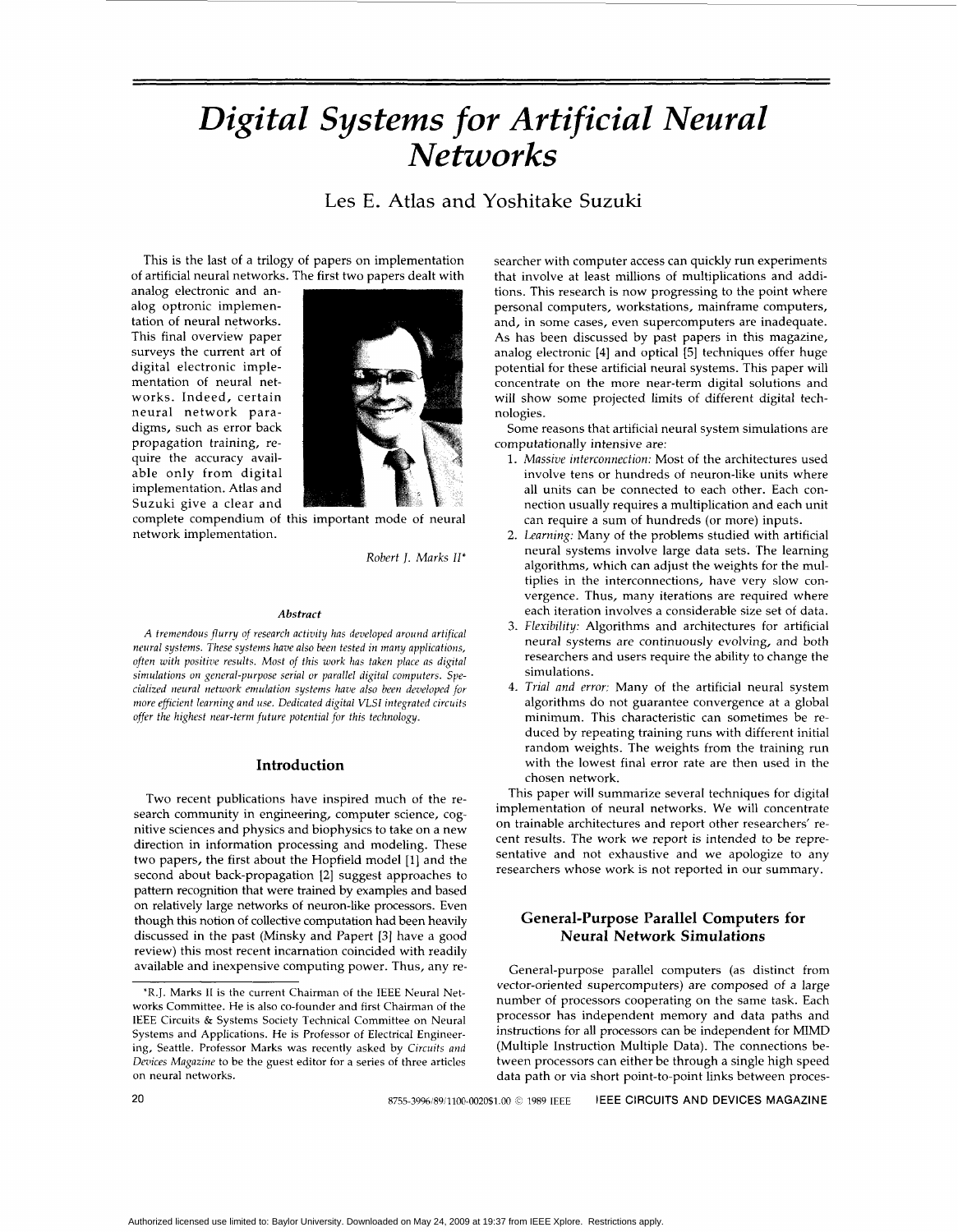sors. Many parallel computers are now commercially available and are currently used for many simulation applications.

The interconnection needs for ANNs pose a special challenge for parallel processors. Another difficulty is the inconsistency of the need for flexibility and the difficulty of efficiently programming parallel processors. We will describe two studies that adapted parallel computers to ANN simulations. The first study, by Forrest et al. [6], made separate use of a Distributed Array Processor (DAP) [7] and a MIMD array of transputers. [8] The second study, by Pomerleau et al. [9], made use of the Warp machine, which is a systolic array of processors. [10]

Forrest et al. applied a DAP, which is a 2-D grid of 4096 processors, to a Hopfield net [l] and to a distributed image restoration algorithm. [11] For the Hopfield net, it was found that the DAP could perform 25 million conditioned adds per second. The image restoration algorithm was able to perform 100 iteration updates per second for a  $64 \times 64$ image on the DAP. There is no comparison made to supercomputer or serial computer implementations, but the authors conclude "It is our view that the software effort expended in the first place to implement these simulations on the hardware described is well justified by the increase gained in performance; in fact, in some cases it is clear that the use of these parallel machines was essential for the simulations to be done at all in a feasible amount of time."

The Warp machine is quite different from the previously discussed parallel computers. The architecture used by Pomerleau et al.'s study [9] was based on a systolic array of 10 cells. Each cell consists of an adder, multiplier, and ALU. Communication is possible at high bandwidth with a cell's left and right neighbors. Programs for the Warp machine are written in a Pascal-like language called W2 and an optimizing compiler gives high efficiency in execution time.

The ANN algorithm that was simulated by the Warp machine was back-propagation. [2] The researchers initially partitioned the neurons into different processor cells. They later found that this partitioning scheme became troublesome for large ANNs. In particular, the size of the cell memories of the Warp machine limited the number of interconnect weights and hence the size of the network. Pomerleau et al. then devised a data partitioning scheme that divided the training data between the cells. Their technique allowed weights to be stored in the 39 Mbyte cluster memory and weight changes to be propagated at high speed between processor cells.

The Warp machine ANN was able to compute approximately 17 million connection updates per second for the training of a large back-propagation network. The authors of the Warp machine study also compared their systems performance to Convex C-l and 16K Connection machine ANN simulators and found speed advantages of a factor of 9.4 and 6.5, respectively.

### **Special Purpose Processors for Neural Network Simulations (Neurocomputers)**

The name "neurocomputer" has been applied to special boards or other attached systems for high speed ANN simulations. Several companies, such as Hecht-Nielsen Neurocomputers, Science Applications International Corporation, and TRW, have products which are based upon their own

designs (some are proprietary) of boards and systems. Many of these boards utilize combinations of general-purpose microprocessors and/or digital signal processing integrated circuits. Other more research level ideas also show promise for special-purpose ANN systems. In particular, Bell Labs' Graph Search Machine and INMOS's transputer integrated circuit have been proposed and designed into ANN systems.

A transputer system was used by Feild and Navlakha to implement a Hopfield network. [12] This system consisted of two INMOS boards connected to an IBM PC/XT which acted as a host. These two boards contained a total of five transputer chips and the system could easily be expanded for more parallelism. The authors did not report on the speed of their simulation, but they did provide descriptions of the software for their parallel system.

A back-propagation model was implemented on a larger network of transputers by Beynon. [13] This study made use of 40 transputers, each with 2 MBytes of dedicated memory, and compared the training speed with a single Sun-3 workstation. In all cases the transputer array was faster, and it is most notable that the transputer had the best relative performance (about 13 times faster than the workstation) when the number of neural network weights was the largest (51,200 interconnection weights). The author attributed this effect to the high relative communication overhead for the smaller networks. It was also found that graph theory provided useful techniques for minimizing the longest software communications path length between transputers [14], thereby reducing communication overhead. Beynon concluded that while transputers are not the best parallel systems for the global communications found in fully interconnected ANNs, the arrays provide a good test bed for simulation.

Another specialized integrated circuit is the Graph Search Machine (GSM) developed at Bell Labs. [15] This VLSI circuit is a reduced-instruction set architecture that is specially optimized for pattern matching. The chip also has a 32 word instruction cache, thus allowing for fastest execution of short, modular programs. Na and Glinski made use of a single GSM processor for Hopfield's ANN and found considerable advantages over a mainframe computer system. [16] For training, recognition, and control, seven short programs were needed. The authors predicted that after training, the GSM processor could recognize one image of 234 pixels every 0.45 seconds. This was approximately 25 times faster than their mainframe (the type was not specified) simulation. GSM processors can also be connected together in arrays allowing for faster simulations of larger networks.

Many ANN operations consist of sums of products and are quite similar to some filtering operations in digital signal processing. This similarity suggests that much of the DSP (digital signal processor) technology could be applied to accelerate ANN operations. Researchers from Texas Instruments have applied their TMS32020 DSP to the recall of a 256 component vector. [17] An inner product operation was  $2\frac{1}{2}$  times faster on the TMS32020 than on a Digital Equipment Corp. VAX 8600. One advantage of DSP systems is that many of the chips can be built into a system. The Texas Instruments researchers also designed a mapping scheme for multiple DSPs. For matrix-vector calculations of size  $N \times N$ ,  $(N/256)^2$  TMS32020 DSPs can be used to achieve large speed improvements relative to more con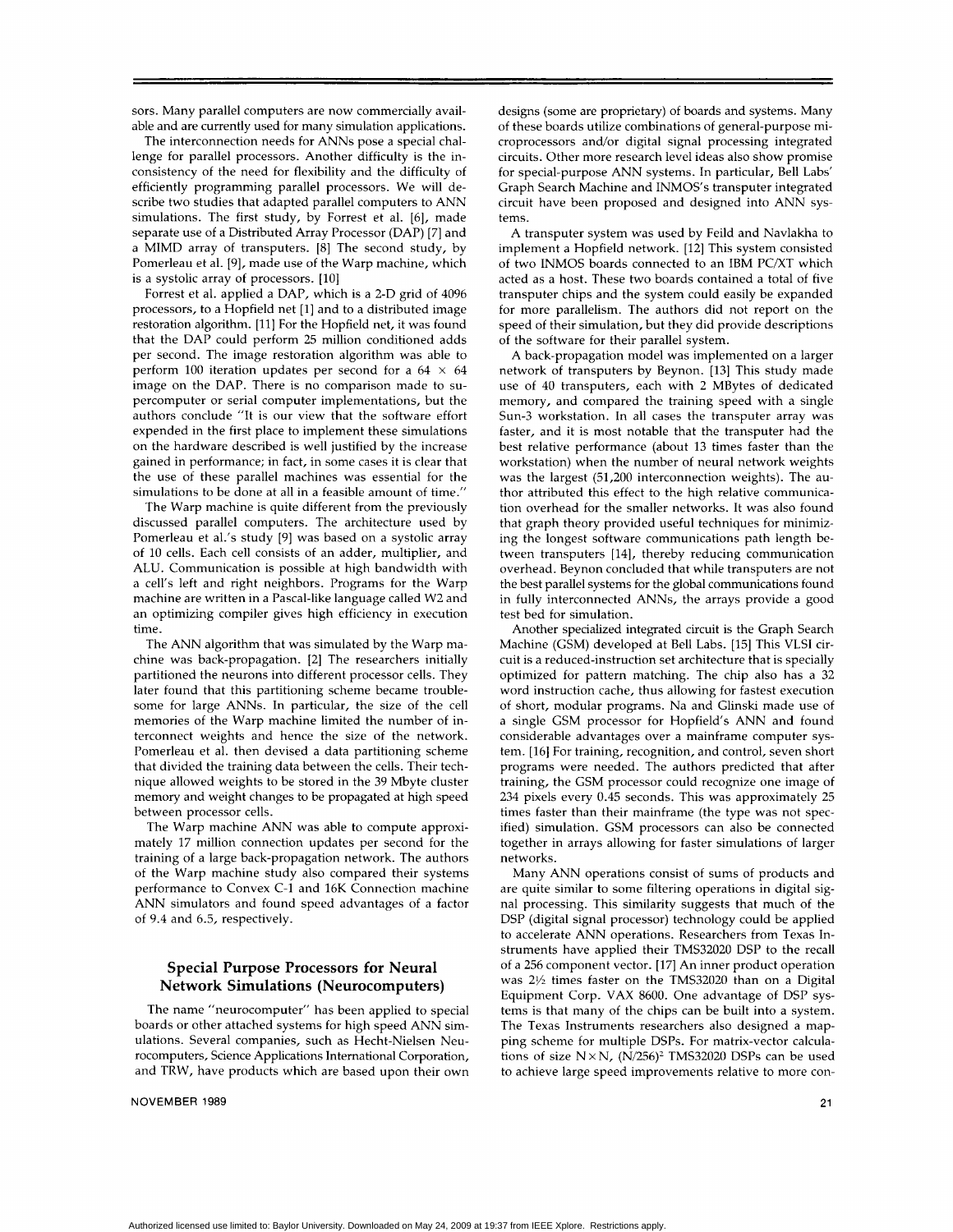ventional serial machines. For example, a  $1000 \times 1000$  matrix-vector multiply would require 16 DSPs, effecting a speed gain of 40 times the speed of a VAX 8600. The TMS32020 is a fixed-point processor, hence some of the ANN systems could be difficult to develop on this architecture. However, very fast floating-point DSPs, such as Texas Instrument's TMS320C30 and AT&T's DSP32C, are now becoming available.

Several manufacturers have designed and developed board-level or larger systems for ANN simulations. Three of the companies that have been most visible are TRW, Science Applications International Corporation, and Hecht-Neilsen Neurocomputers. All of these companies sell boards and software systems for VME- or PC-based host computers.

The TRW products include a Mark III and a Mark IV neurocomputer. 1181 The Mark 111 system consists of up to 15 slave processors operating on a single VME bus. Each processor module consists of a Motorola 68020 microprocessor with a 68881 floating point co-processor. Enough memory is provided in each module to store a significant portion of the interconnect weights, thus minimizing communication on the single VME bus. The Mark III can process up to 450,000 interconnections per second. TRW's Mark IV system uses dedicated hardware for an even higher speed of 5,000,000 interconnections per second. Both of these systems make use of a virtual PE concept where, at any one time, the computer physically contains only a subset of the ANN model. Other neurons are "swapped in" as processing progresses, analogous to the use of physical memory in virtual memory computers. TRW's virtual PE concept allows the simulation of very large ANNs. For example, the Mark IV can support an ANN with 256,000 neurons.

The ANN system developed by Science Applications International corporation (SAIC) is called the Delta Floating Point Processor. This system consists of a set of boards (and software) that interface to an IBM PC. SAIC's design approach was described by Works. 1191 The designers decided that they required floating-point operations, but they ruled out commercially available array processors since the memory and speed were deemed inadequate for their projected applications. The system that was designed made use of very fast (35 nsec) static column mode memories, an ECL floating-point chip set (from Bipolar Integrated Technologies in Oregon), and a reduced instruction set computer (RISC) architecture. Since the SAIC designers were interested in simulating many ANN paradigms, the RISC architecture was found to provide a good compromise between efficiency and flexibility. The speeds claimed for the Delta Processor are 2,000,000 connections per second during learning and 10,000,000 connections per second when weights are not updated. It is notable that the Delta Processor achieved this speed with no parallel processing- a single fast special purpose processor was used.

The last commercially available neurocomputer we describe is the neurocomputing co-processor from Hecht-Nielsen Neurocomputers. There is a circuit card that is plugin compatible with a PC-AT (the ANZA Plus) and another card (the ANZA Plus/VME) which is configured for a VME bus. Both of these systems have similar hardware and specifications. The architecture of these boards is based on a 4 stage pipelined Harvard architecture where data and instruction paths are kept separate for efficiency. The processor used is the Weitek XL floating-point chip set. For both the VME and the PC-AT version, 1,800,000 interconnections per second are claimed during learning iterations. For non-learning mode (where the weights are not updated) 6,000,000 sustained and 10,000,000 peak interconnections per second can be calculated. Hecht-Nielsen Neurocomputers also distributes ANN development software for use in conjunction with these boards.

## **Dedicated Digital ANN VLSI Circuits**

There has been much work in the design of VLSI ICs that are specially designed for ANNs. Many of these systems are analog or hybrid analog/digital and have been covered elsewhere. 1201 We will thus stress systems that are solely digital. Our descriptions will start with some recent publications of other researchers and will finish with some results of our own research.

Rasure et al. [21] at the Department of Electrical and Computer Engineering at the University of New Mexico designed a VLSI-based 3-layer feed forward ANN. This network is intended to classify handwritten numerals and consisted of 50 neurons and 6688 interconnections. The training for this network is done off-line, i.e., the interconnection weights are not determined by the VLSI system but are instead kept fixed. The VLSI layout (using a 2-micron CMOS process) was found to occupy a 7900 by 9200 micron die. The chip simulation results predict that a new input could be classified every 0.4 milliseconds.

Another system that is based on custom digital VLSI designs was described by Garth at Texas Instruments in Bedford, UK. 1221 This system is intended to accelerate training of neural networks. The author takes the approach that there are several key aspects of a trainable simulator: 1) a very large address space, 2) a small number of needed instructions, 3) the pipelining of repetitive operations, and 4) adequacy of relatively slow memory. He proposes a 3-D mesh of "NETSIM' cards, each of which contains communications, control, memory, and a specialized custom co-processor. This co-processor takes on the bulk of the computational load and consists of a math processor, address controller, and a memory controller. The calculations are based on 16-bit interconnection weights with a 24-bit accumulator. The author projects that a system consisting



*Fig. I. A comparison of computation count for three different parallel topologies.*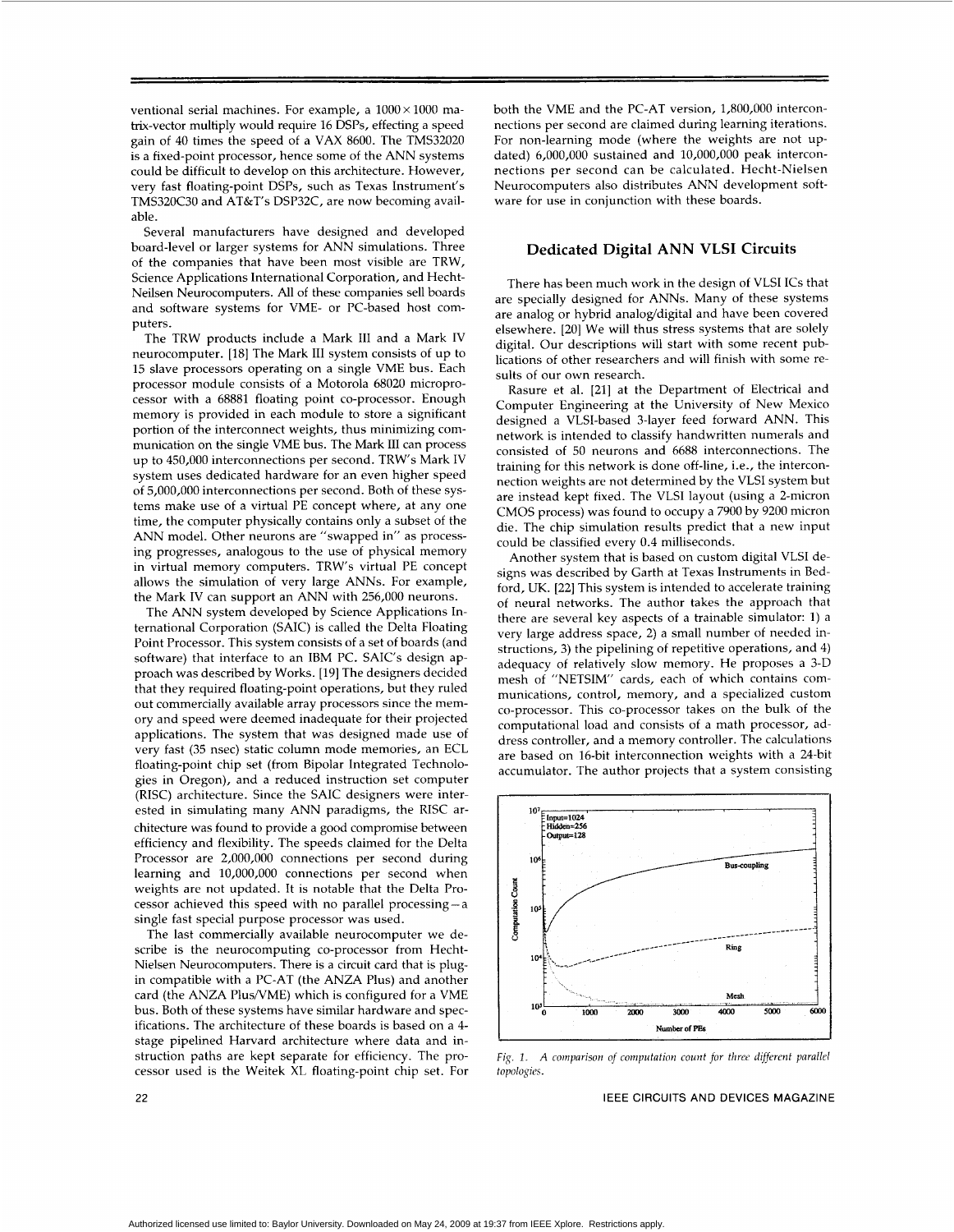<span id="page-3-0"></span>of 125 NETSIM cards would operate at 90,000,000 interconnections per second during learning.

Suzuki and Atlas have recently completed a study in which they determined a mapping of an ANN to an array of custom processors. [23,24] This mapping was optimized for the training phase of the back propagation algorithm. In order to find a minimum number of transmissions among processor elements (PES), several mapping schemes from NN units to PES were considered. We compared bus-coupling, ring, and mesh topologies, theoretically analyzing the required data transmission count and calculation count for one iteration of training for an ANN with one hidden layer. Our equation for the total computation count (sum of the needed data transmission cycles and the calculation cycles) was given as a function of the number of neural units in each layer and the total number of PES. For the data transmission count an optimal number of PES exists in the case of the mesh, whereas this count increases monotonically in the case of the bus-coupling and the ring. The calculation count decreases as the number of PES increases for all three topologies.

A comparison of computation counts for one full NN training update is shown in Fig. 1. This count gives an indication of the total number of machine cycles for a single ANN learning iteration. For an ANN with 1024 input, 256 hidden, and 128 output units, a computation count of about 1020 is obtained by the mesh with 4096 PES. This computation count is about 16 percent of that seen for the minimum case of the ring which consists of 512 PES, and about three percent of the best bus-coupling result which is obtained with 64 PES. A similar result can be obtained for an ANN with two hidden layers. An important point is that the lowest computation count occurs with many more PES for the case of the mesh. This means that a much finer grain regular processor system can be realized by using the mesh topology.



*Fig. 2. The structure for one processing element. The blocks represent special operations (as described in the text)* of *the artificial neural riet update equations.* 

An example of a proposed processing element structure is shown in Fig. 2. This processing element contains two calculation units. One is the product-sum unit (PSU) which calculates and accumulates part of a neuron's inputs. Another is the arithmetic unit (AU) where almost all the other calculations are performed. A partial matrix of weights W

and a partial vector of the threshold  $\theta$  for each layer are stored in the PSU. A nonlinear table (NL) is placed to perform sigmoidal or arbitrary nonlinearities. In the AU there exist memories for the back propagated derivative of nonlinear function (DF), desired outputs (DO), and a coefficient for weight adaption  $(\eta)$ . Memories for input data and output values of neural units in each layer *(X)* and a memory for the error value  $\delta$  are attached to the internal bus so they can be accessed easily by both the PSU and the AU. For smooth data transmission the multiplexer (MUX) is placed between external links and internal bus.

**TABLE I.**  *A comparison* of *speed* for *several digital artificial neural network architectures. All speeds are in interconnects per second during training* of *a back propagation ANN.* 

| <b>ANN</b> Architecture | Learned Connections Per Second |
|-------------------------|--------------------------------|
| Warp machine [9]        | $1.7 \times 10^{7}$            |
| TRW Mark III [18]       | $4.5 \times 10^{5}$            |
| TRW Mark IV [18]        | $5.0 \times 10^{6}$            |
| SAIC Delta [19]         | $2.0 \times 10^{6}$            |
| <b>HNC ANZA Plus</b>    | $1.8 \times 10^{6}$            |
| <b>NETSIM [22]</b>      | $9.0 \times 10^{7*}$           |
| Pipelined Mesh [23]     | $6.9 \times 10^{11*}$          |

\*These figures are projected from analysis or simulation.

#### **Conclusions**

ANN design and development is heavily dependent on appropriate computational tools. Many of the researchers who are investigating ANNs for real-world applications are faced with needs that go beyond conventional computing systems. In order to compare the available digital ANN systems we have put together Table 1. This table, which is by no means complete, lists the expected speed of the system during learning for a back propagation algorithm. Since the total learning time is problem-dependent, these figures are only for comparison. Also note that important issues such as flexibility, word size, and cost are not included and that the fastest architectures could be difficult to adapt to new algorithmic developments in ANNs.

We conclude that specialized digital systems are advantageous for ANN simulations. It is also apparent that the utmost in speed will require custom and dedicated digital integrated circuits. This paper has reviewed some recent contributions to this rapidly expanding area and we would expect that many more companies, large and small, are already developing systems that will fit advantageously into Table 1.

#### **Acknowledgments**

Les Atlas was supported by the National Science Foundation Center. The authors would also like to acknowledge the support of Drs. Kawashima and Nakatsu at NTT Human Interface Laboratories.